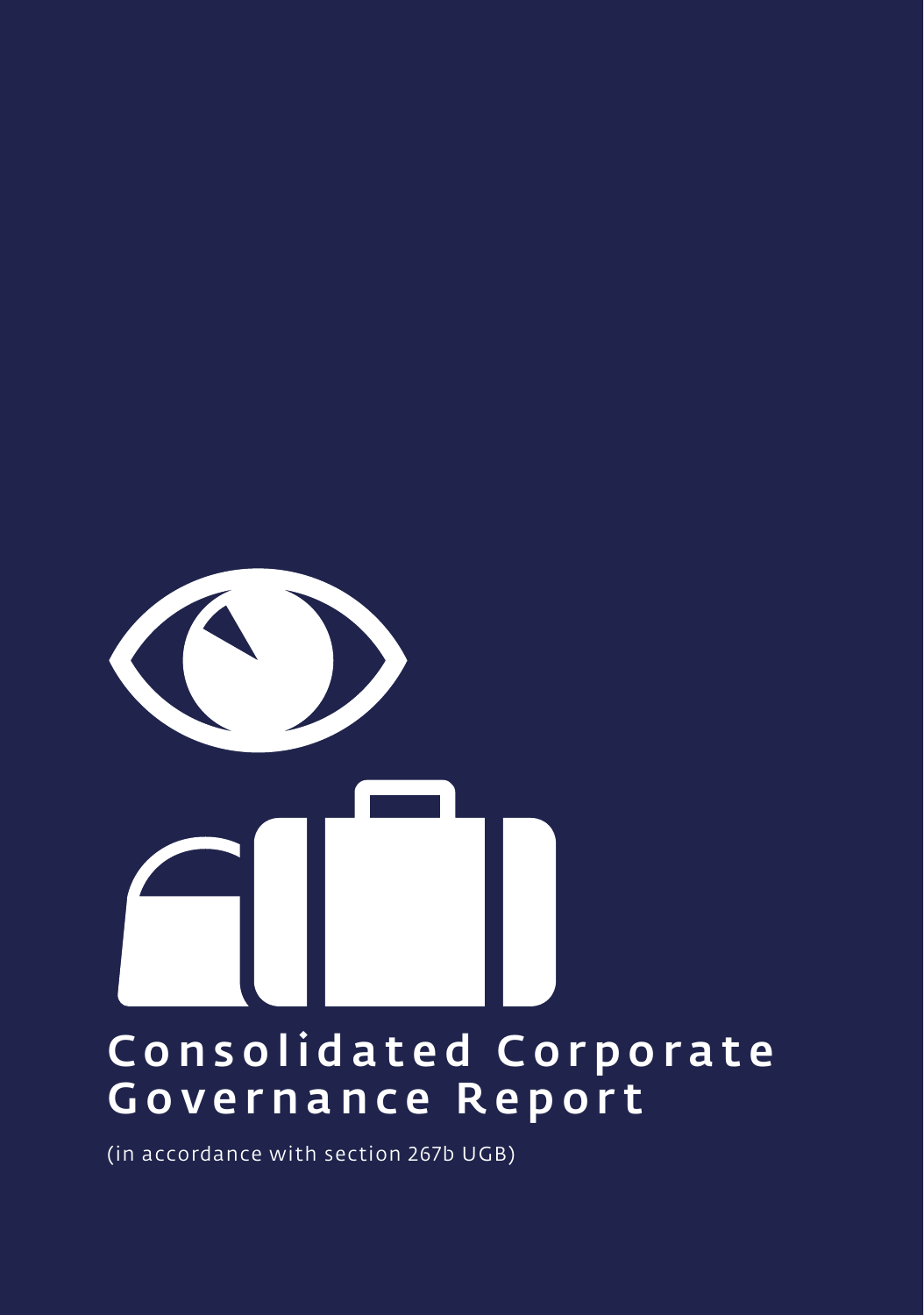The primary objective of Flughafen Wien AG is to sustainably increase the value of the company and to provide mobility and connectivity for Austria. A responsible approach to management is implemented in order to achieve this objective. This report also includes the Consolidated Corporate Governance Report.

#### Commitment to responsible company management

Flughafen Wien AG has been committed to the Austrian Corporate Governance Code since 2003 and has renewed this commitment to adhere to the Austrian Corporate Governance Code in its January 2021 version in the 2021 financial year. The Code can be viewed at [www.corporate-governance.at](http://www.corporate-governance.at).

Flughafen Wien AG satisfies all provisions of the Austrian Corporate Governance Code with the exception of Rule 16, first sentence (a chairman has not been appointed so as to retain the team spirit among the Management Board) and Rule 62 (since, with the exception of Rule 16, all provisions of the Corporate Governance Code are satisfied, an external evaluation is not carried out).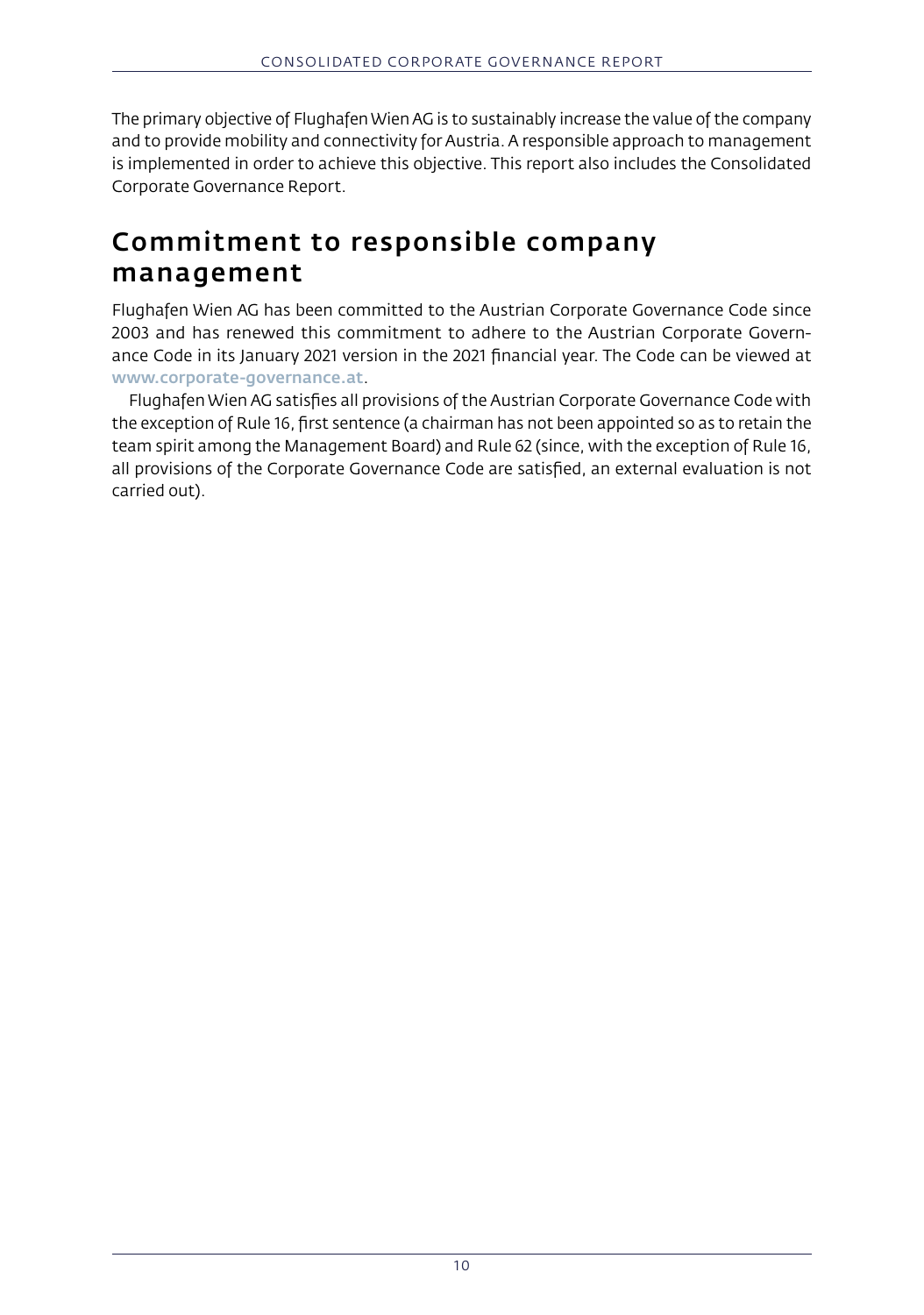# The management

In the 2021 reporting year, Julian Jäger and Günther Ofner were members of the Management Board of Flughafen Wien AG.

### Structure by areas of activity in the 2021 financial year:

| Management Board                                                                      | Management Board                                 |
|---------------------------------------------------------------------------------------|--------------------------------------------------|
| <b>Günther Ofner</b>                                                                  | Julian Jäger                                     |
| Real Estate Management                                                                | Operations                                       |
| Wolfgang Scheibenpflug                                                                | <b>Nikolaus Gretzmacher</b>                      |
| Planning, Construction and Facility<br>Management<br><b>Stefan Kovacs</b>             | <b>Handling Services</b><br><b>Franz Spitzer</b> |
| Finance and Accounting                                                                | Centre Management                                |
| <b>Rita Heiss</b>                                                                     | <b>Philipp Ahrens</b>                            |
| Strategy, Public Affairs and Central<br>Purchasing<br>Markus Patscheider <sup>1</sup> | <b>Information Systems</b><br><b>Susanne Ebm</b> |
| Secretary General                                                                     | Audit                                            |
| Wolfgang Köberl                                                                       | Günter Grubmüller                                |
| Human Resources<br>Christoph Lehr                                                     |                                                  |
| Corporate Communications<br><b>Tillmann Fuchs</b>                                     |                                                  |

#### Authorised joint signatories in the 2021 financial year:

| Andreas Eder                      | Wolfgang Köberl                 |
|-----------------------------------|---------------------------------|
| Stefan Kovacs                     | Christoph Lehr                  |
| Franz Spitzer                     | Wolfgang Scheibenpflug          |
| Nikolaus Gretzmacher              | Günther Grubmüller              |
| Andreas Schadenhofer <sup>2</sup> | Susanne Ebm                     |
| Rita Heiss                        | Philipp Ahrens <sup>3</sup>     |
| Tillmann Fuchs                    | Markus Patscheider <sup>4</sup> |

1) Since 1 May 2021; until 30 April 2021, Andreas Schadenhofer.

2) Until 27 November 2021 3) Since 1 May 2021

4) Since 1 July 2021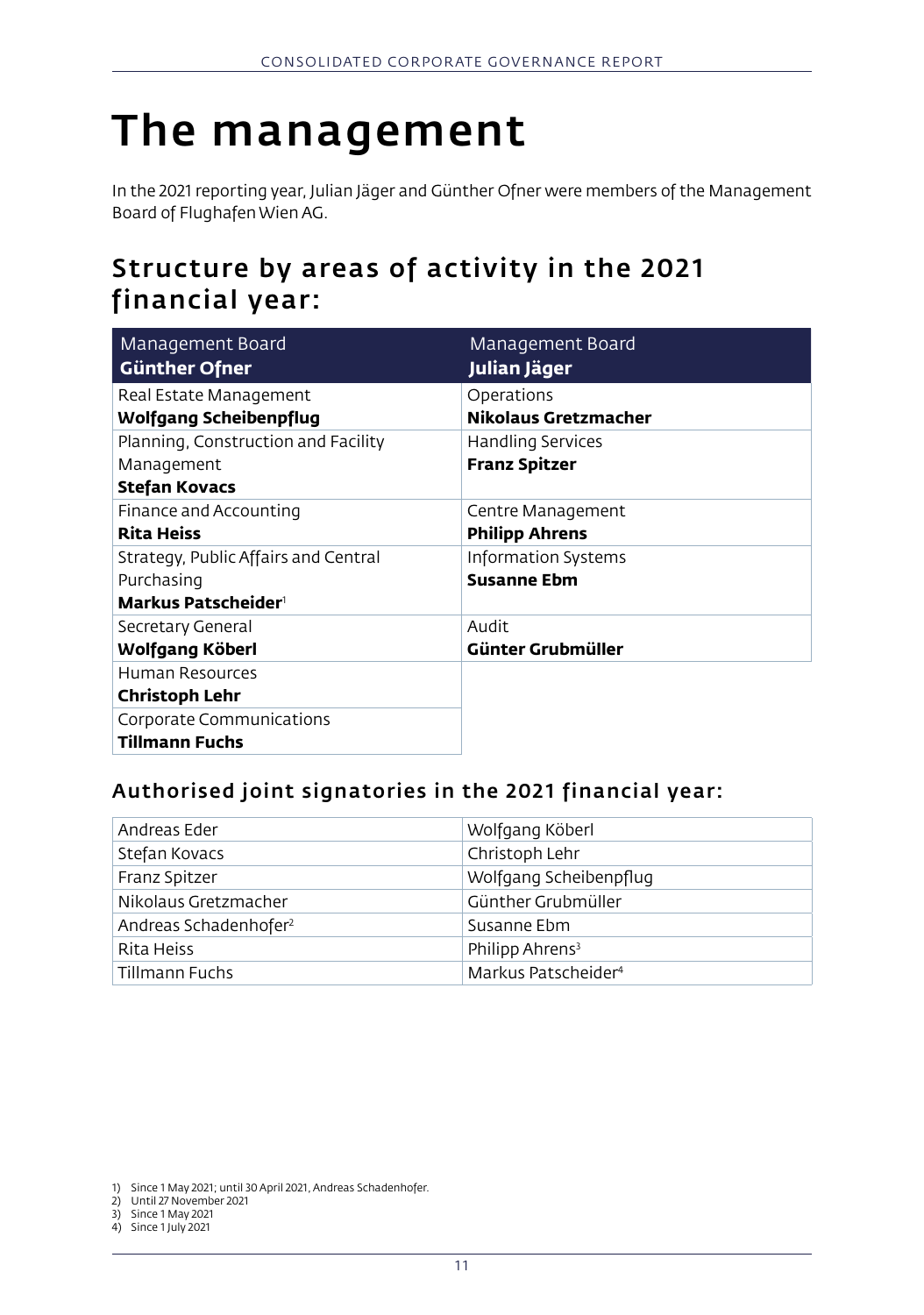# Management Board

## Member of the Board Julian Jäger

Born in 1971, studied Law at The University of Vienna and joined Flughafen Wien AG in 2002 as a member of the legal department. From 2004 to 2006, he headed the Business Development department in the Airline and Terminal Services area before becoming Chief Commercial Officer for Malta International Airport plc in 2007 and then Chief Executive Officer in 2008. On 5 September 2011 he was appointed as a member of the Board of Flughafen Wien AG. By resolution of the Supervisory Board on 14 June 2019, Julian Jäger was appointed as a member of the Board of Flughafen Wien AG for a further 5-year period until 30 September 2025.

#### Supervisory Board mandates or comparable functions in companies not belonging to the Group:

» FK Austria Wien AG

## Member of the Board Günther Ofner

Born in 1956, studied Law at The University of Vienna and received a doctorate in 1983, worked as a lecturer at The University of Vienna from 1986 to 2000. Managing Director of the Friedrich Funder Institut für Journalistenausbildung und Medienforschung from 1981 to 1992, from 1992 to 1994 deputy head of the international office at Österreichische Elektrizitätswirtschafts AG. From 1994 to 2004, he was a member of the Management Board at Burgenländische Elektrizitätswirtschafts AG and from 1995 to 1997 and 2005 to 2011 he was also a member of the Board and then 2004 to 2005 member of the Supervisory Board at Burgenland Holding AG. From 2004 to 2005, Günther Ofner was Chairman of the Management Board at UTATelekom AG. Between 2005 and 2011, he was Managing Director as well as Head of M&A at various Austrian and foreign subsidiaries of EVN AG. On 5 September 2011 he was appointed as a member of the Board of Flughafen Wien AG. By resolution of the Supervisory Board on 14 June 2019, Günther Ofner was appointed as a member of the Board of Flughafen Wien AG for a further 5-year period until 30 September 2025.

#### Supervisory Board mandates or comparable functions in companies not belonging to the Group:

- » Hypo NOE Gruppe Bank AG
- » Wiener Städtische Wechselseitiger Versicherungsverein Asset management Vienna Insurance Group
- » Österreichische Gesellschaft für Zivilluftfahrt mit beschränkter Haftung
- » Hilfswerk Burgenland Betriebs GmbH

### Working procedure of the Management Board

The Management Board manages the business on the basis of laws, the Articles of Association and Rules of Procedure. The Rules of Procedure govern the allocation of duties and cooperation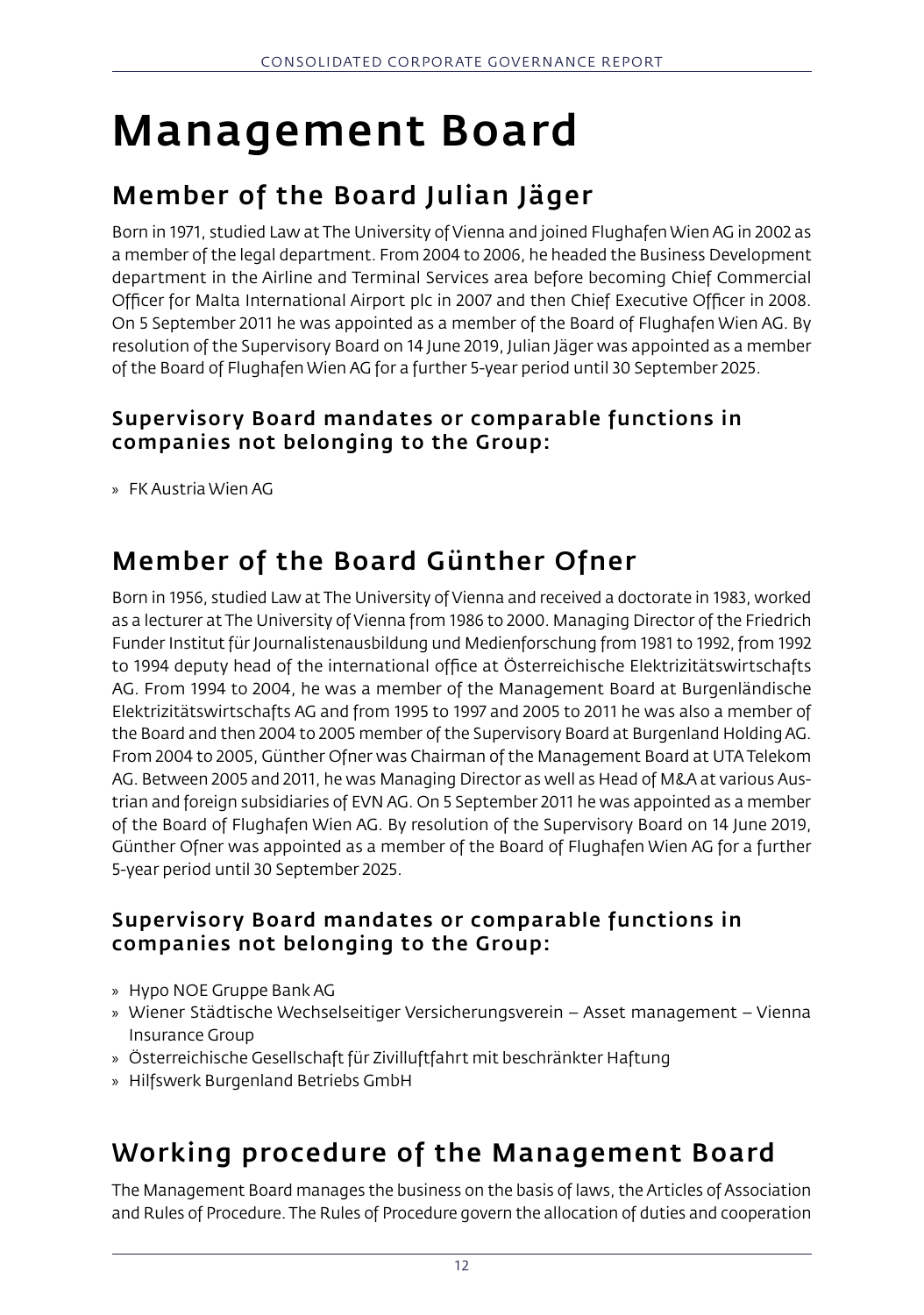within the Management Board. They also describe the Management Board's information and reporting duties as well as a catalogue of measures that required approval by the Supervisory Board. The Management Board meets regularly to discuss current business performance and to make decisions that require the approval of the entire Board. Members of the Management Board also regularly exchange information regarding relevant activities and events.

## Remuneration of the Management Board

Remuneration of the Management Board is described in the remuneration policy adopted at the Annual General Meeting on 4 September 2020 and the remuneration report. The remuneration report is presented at the Annual General Meeting and then published on the company's homepage.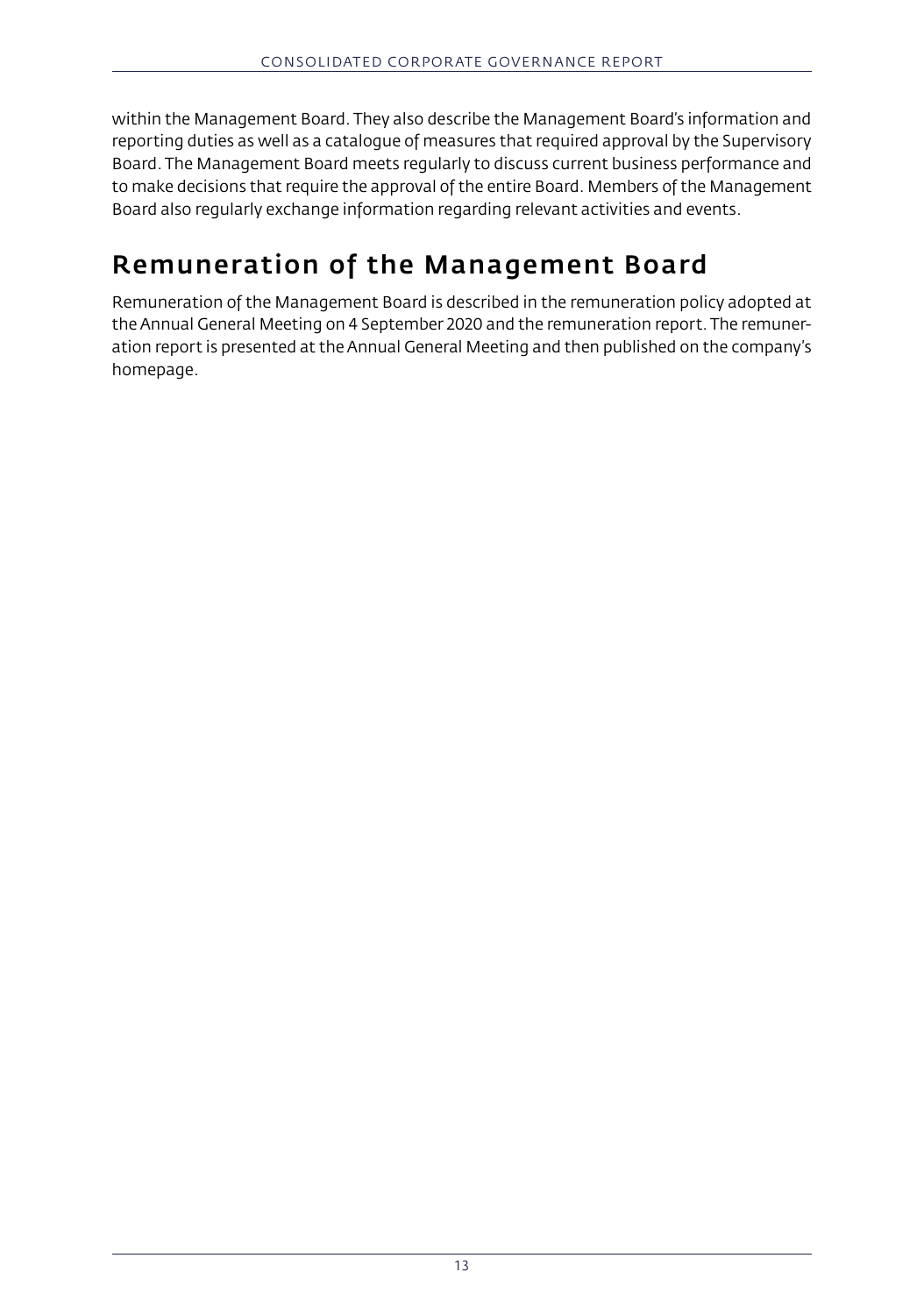# Supervisory Board

The Supervisory Board comprises ten shareholder representatives and five delegates from the Works Council. All shareholder representatives were appointed until the Annual General Meeting, which will discharge the Board for the 2021 financial year. Susanne Höllinger was elected as Chair of the Supervisory Board at the 203rd meeting of the Supervisory Board on 4 September 2020. All members of the Supervisory Board of Flughafen Wien AG have declared their independence according to the guidelines defined by the Supervisory Board pursuant to the requirements of the Austrian Corporate Governance Code, whereby Rules 39 and 53 of the Austrian Corporate Governance Code are satisfied.

## Members of the Supervisory Board

| Name,<br>year of birth                                           | <b>Profession</b>                                                                                       | <b>First</b><br>appointed<br>on | <b>Other Supervisory</b><br><b>Board member-</b><br>ships and compa-<br>rable functions |
|------------------------------------------------------------------|---------------------------------------------------------------------------------------------------------|---------------------------------|-----------------------------------------------------------------------------------------|
| Shareholder representatives                                      |                                                                                                         |                                 |                                                                                         |
| Susanne Höllinger,<br>Chairwoman since 4 September<br>2020, 1965 | Entrepreneur and member of<br>the Supervisory Board                                                     | 03.05.2019                      | $\blacksquare$                                                                          |
| <b>Ewald Kirschner, deputy since 2</b><br>May 2018, 1957         | <b>General Director of GESIBA</b><br>Gemeinnützige Siedlungs- und<br>Bauaktiengesellschaft              | 29.04.2011                      | $\blacksquare$                                                                          |
| Wolfgang Ruttenstorfer, deputy<br>since 29 April 2011, 1950      | <b>Supervisory Board</b>                                                                                | 29.04.2011                      | RHI Magnesita N.V.,<br><b>Netherlands</b>                                               |
| Ralph Müller, 1968                                               | Chairman of the Management<br>Board at Wiener Städtische Ver-<br>sicherung AG Vienna Insurance<br>Group | 01.01.2021                      | $\blacksquare$                                                                          |
| Herbert Paierl, 1952                                             | pcb Paierl Consulting Beteili-<br>qungs GmbH                                                            | 30.04.2013                      | $\overline{\phantom{a}}$                                                                |
| Karin Rest, 1972                                                 | Lawyer                                                                                                  | 30.04.2013                      | S-Immo AG                                                                               |
| Gerhard Starsich, 1960                                           | General Director of Münze Ös-<br>terreich Aktiengesellschaft                                            | 30.04.2013                      | $\overline{a}$                                                                          |
| Lars Bespolka, 1964                                              | <b>Executive Director, IFM</b><br>Investors                                                             | 31.05.2017                      | $\overline{\phantom{a}}$                                                                |
| Boris Schucht, 1967                                              | CEO of Urenco Ltd                                                                                       | 01.01.2021                      | $\overline{\phantom{a}}$                                                                |
| <b>Manfred Pernsteiner 1984</b>                                  | Contracted employee of the<br>state of Lower Austria                                                    | 04.09.2020                      | $\blacksquare$                                                                          |
| Members delegated by the Works Council                           |                                                                                                         |                                 |                                                                                         |
| Thomas Schäffer, 1983                                            | Chairman of the Salaried Em-<br>ployee Works Committee                                                  |                                 | $\blacksquare$                                                                          |
| Herbert Frank, 1972                                              | Deputy Chairman of the<br>Salaried Employee Works<br>Committee                                          |                                 | $\overline{\phantom{a}}$                                                                |
| Thomas Faulhuber, 1971                                           | Chairman of the Waged Employ-<br>ee Works Committee                                                     |                                 | $\overline{\phantom{a}}$                                                                |
| David John, 1973                                                 | Deputy Chairman of the Waged<br><b>Employee Works Committee</b>                                         |                                 | L,                                                                                      |
| Heinz Strauby, 1974                                              | Waged Employee Works<br>Committee                                                                       |                                 | $\overline{a}$                                                                          |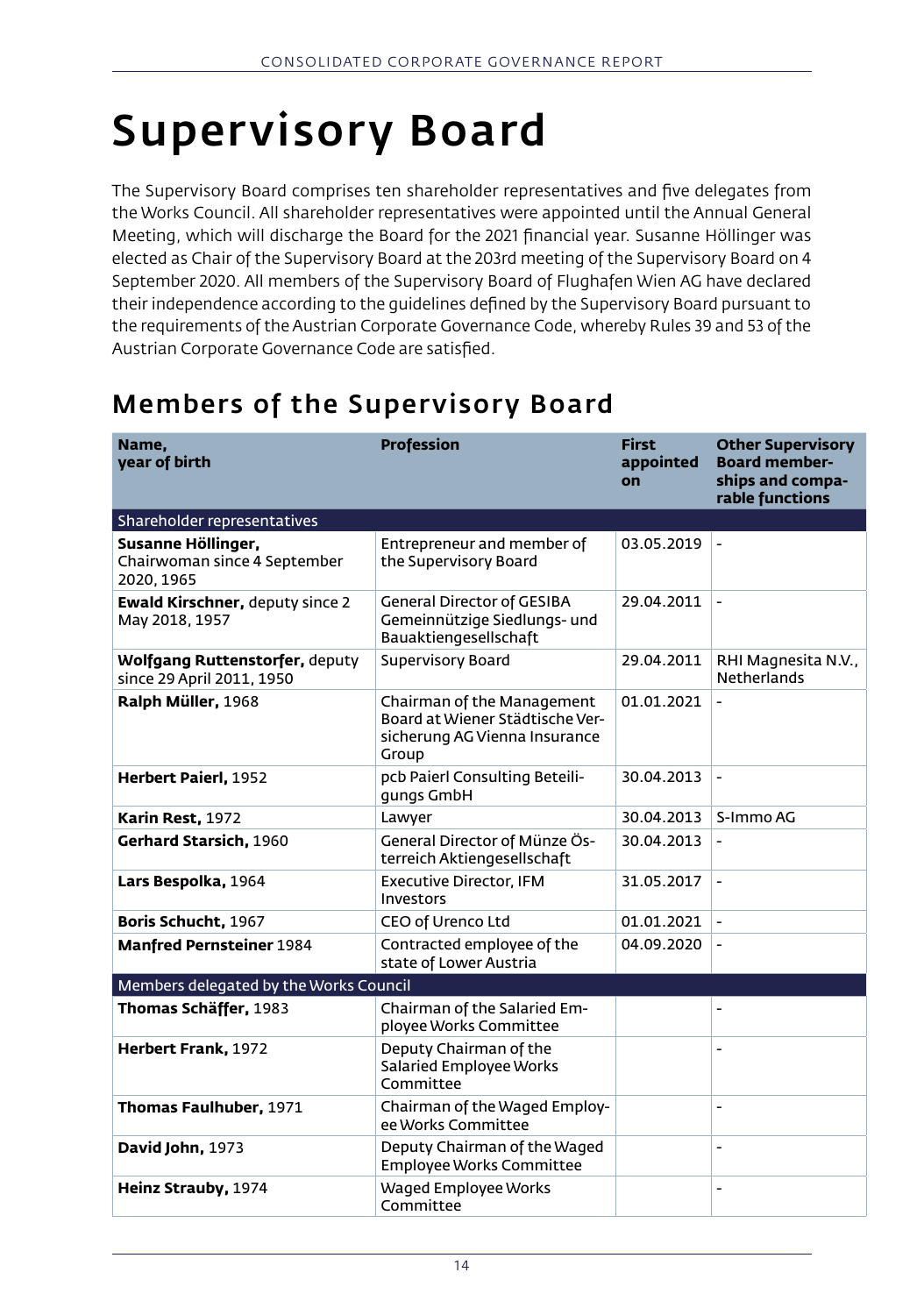#### $\rightarrow$  Representatives of free float shareholders

Gerhard Starsich, Herbert Paierl and Ralph Müller were elected as representatives of the free float shareholders.

#### $\rightarrow$  Working procedure of the Supervisory Board

The Supervisory Board oversees company management and can request a report from the Management Board on business-related issues and review the company's books and documents at any time. The business transactions set out in Section 95(5) of the Austrian Stock Corporation Act and the matters listed in the Management Board's Rules of Procedure require the approval of the Supervisory Board.

#### $\rightarrow$  Committees of the Supervisory Board

The committees have an advisory function and are intended to increase the efficiency of the work carried out by the Supervisory Board and to deal with complex issues. The chair of each committee reports regularly to the Supervisory Board on the work carried out by the committee. The Supervisory Board must ensure that a committee is authorised to make decisions in urgent cases. Regardless of the specific tasks assigned to them, the Supervisory Board can also assign other tasks to the committees involving analysis, advice and the submission of recommendations for resolution by the full Supervisory Board.

### Steering and Personnel Committee

The Steering and Personnel Committee is responsible for personnel matters relating to members of the Management Board, including succession planning, and makes decisions regarding the content of employment contracts with members of the Management Board and their remuneration. It also determines the acceptability of additional activities undertaken by members of the Management Board and supports the Chair, in particular in preparing for Supervisory Board meetings. It also performs the role of "Committee for urgent matters" in accordance with Rule 39 of the Austrian Corporate Governance Code, a "Nominating Committee" in accordance with Rule 41 of the Austrian Corporate Governance Code and a "Remuneration Committee" in accordance with Rule 43 of the Austrian Corporate Governance Code.

#### $\rightarrow$  Members of the Steering and Personnel Committee

| Susanne Höllinger (Chairwoman)      | Thomas Schäffer  |
|-------------------------------------|------------------|
| Ewald Kirschner (1st deputy)        | Thomas Faulhuber |
| Wolfgang Ruttenstorfer (2nd deputy) |                  |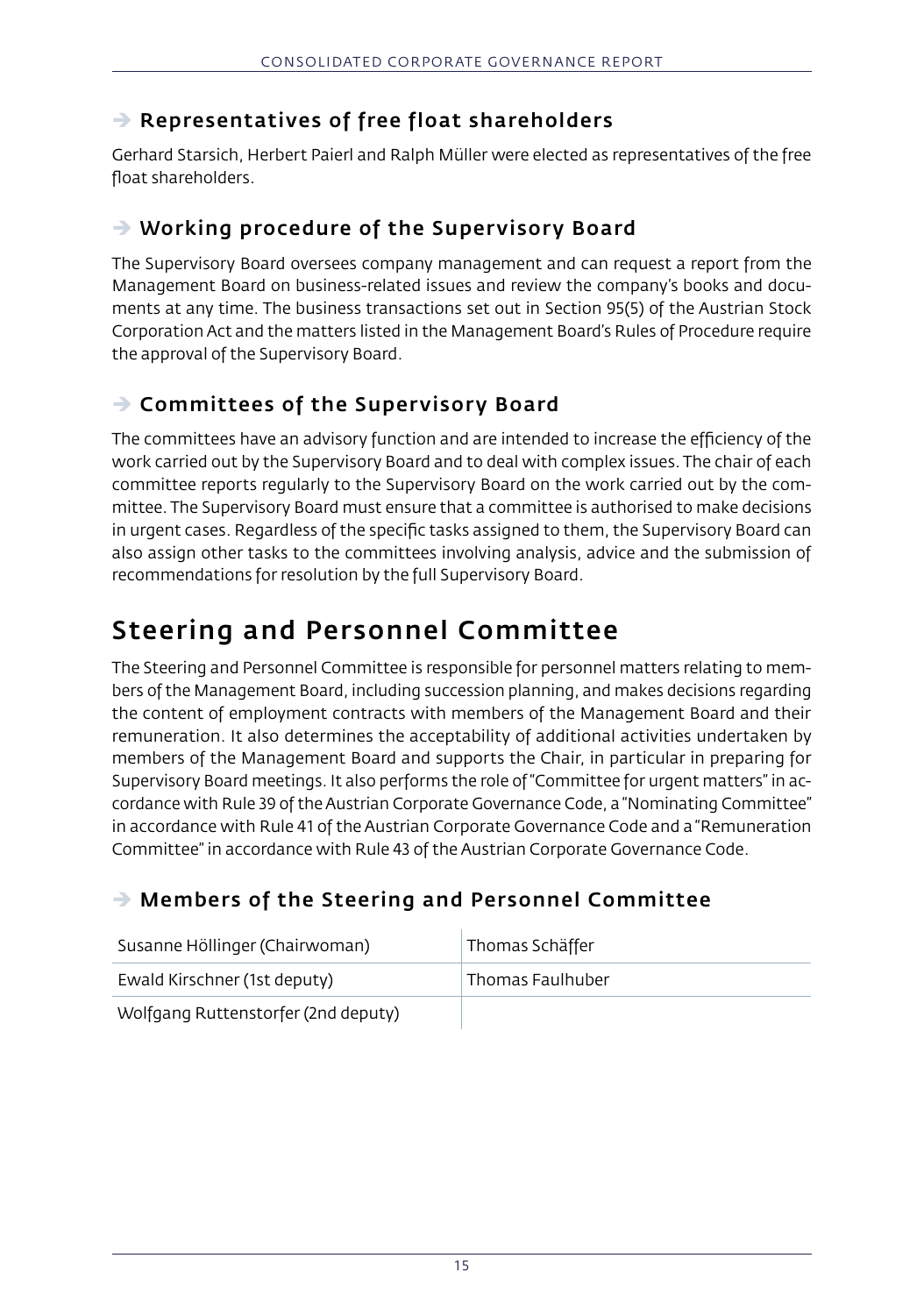### Strategy Committee

The Strategy Committee works on strategic issues with the Management Board and, if necessary, with experts.

#### $\rightarrow$  Members of the Strategy Committee

| Susanne Höllinger (Chairwoman)      | Thomas Schäffer  |
|-------------------------------------|------------------|
| Ewald Kirschner (1st deputy)        | Thomas Faulhuber |
| Wolfgang Ruttenstorfer (2nd deputy) | Herbert Frank    |
| Manfred Pernsteiner                 |                  |
| Boris Schucht <sup>5</sup>          |                  |

#### Audit Committee

The Audit Committee is responsible for issues relating to accounting and for auditing the company and the Group. It also reviews the audit reports submitted by the auditor and reports on these to the Supervisory Board. It is responsible for reviewing and preparing the adoption of the annual financial statements, the proposal for the distribution of profits and the management report, the audit of the consolidated financial statements, the accounting systems, the corporate governance report, the monitoring and effectiveness of the internal control system, the internal audit system and risk management. It also submits a proposal for the appointment of the auditor and is responsible for ensuring its independence. It also reviews the content of the management letter and the report on the effectiveness of risk management. Financial expert Ewald Kirschner has been Chairman of the Committee since 2 May 2018, whose many years of experience qualify him for this position.

#### $\rightarrow$  Members of the Audit Committee

| Ewald Kirschner (Chairman)          | Thomas Faulhuber |
|-------------------------------------|------------------|
| Susanne Hollinger (1st deputy)      | Thomas Schäffer  |
| Wolfgang Ruttenstorfer (2nd deputy) | Heinz Strauby    |
| Karin Rest                          |                  |
| Lars Bespolka                       |                  |

5) Since 22 March 2021; until 22 March 2021, Lars Bespolka was a member of the Strategy Committee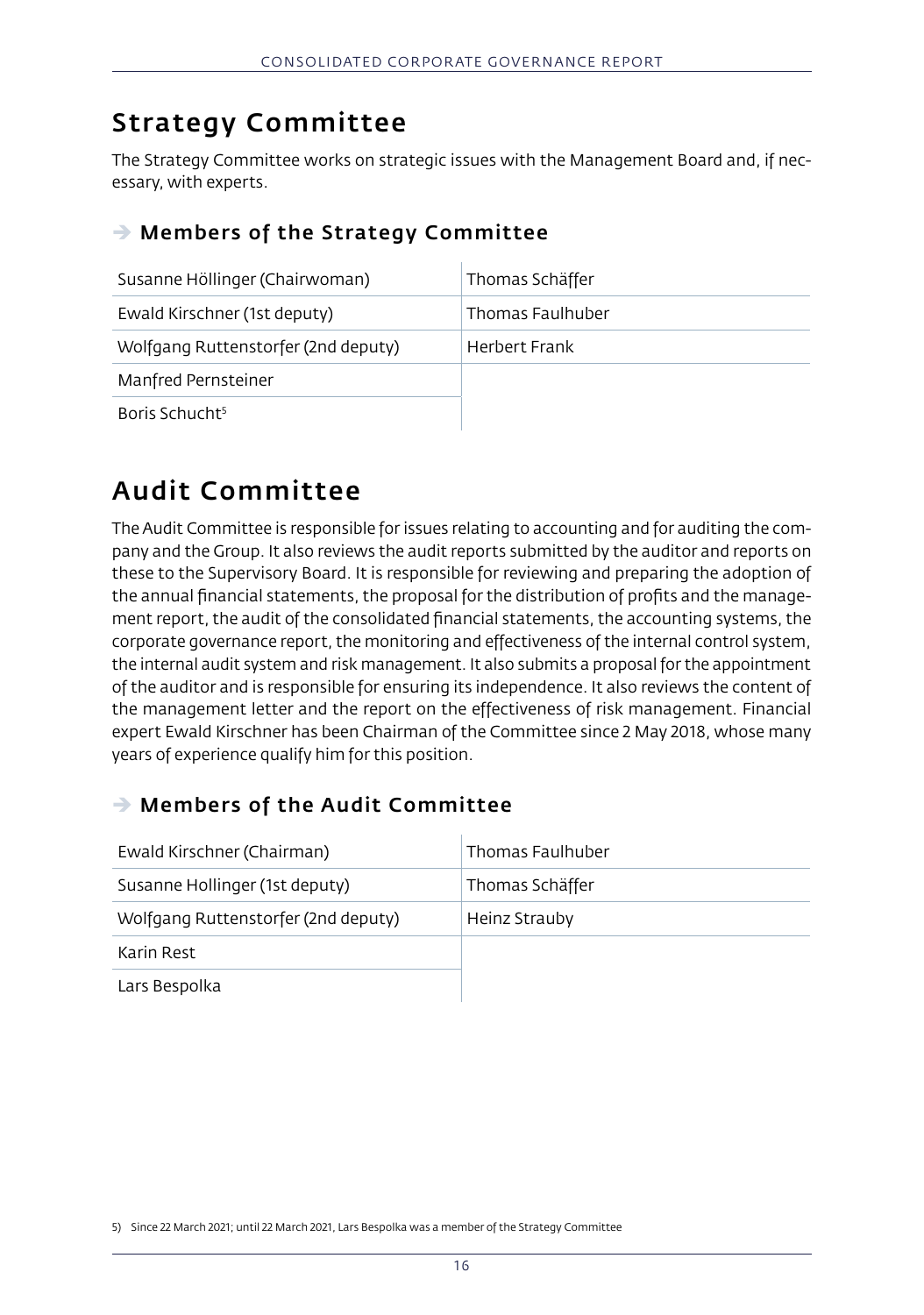## Construction Committee

The Construction Committee works on current planning and construction issues, in particular with regard to terminal development, with the Management Board and, if necessary, with experts. Decisions relating to this are made by the full Supervisory Board.

#### $\rightarrow$  Members of the Construction Committee

| Ewald Kirschner (Chairman) | Thomas Faulhuber |
|----------------------------|------------------|
| Karin Rest (1st deputy)    | Herbert Frank    |
| Lars Bespolka (2nd deputy) | David John       |
| DI Herbert Paierl          |                  |
| <b>Gerhard Starsich</b>    |                  |

Information regarding the frequency of meetings and key issues in the meetings of the Supervisory Board and its committees can be found in the report of the Supervisory Board.

#### Remuneration of members of the Supervisory Board 2021

Remuneration of the Supervisory Board is described in the remuneration policy adopted at the Annual General Meeting on 4 September 2020 and the remuneration report. The remuneration report is presented at the Annual General Meeting and then published on the company's homepage.

## Guidelines for the independence of members of the Supervisory Board

All members of the Supervisory Board at Flughafen Wien AG who are elected at the Annual General Meeting fulfil the independence criteria in accordance with the guidelines presented in Appendix 1 to the Corporate Governance Code.

# Self-evaluation of the Supervisory Board

The Supervisory Board has dealt with its activities, in particular with its organisation and its working procedure, by means of a self-evaluation. To this end, questionnaires were sent out to all members of the Supervisory Board and the result was discussed during the 209th meeting of the Supervisory Board on 17 December 2021.

### Internal audit and risk management

The Internal Audit department reports directly to the Management Board and prepares an annual audit programme as well as an activity report for the past financial year. The Management Board discusses both documents yearly with the Audit Committee of the Supervisory Board. The effectiveness of risk management is assessed by the auditor based on the documents presented and any other available information. This audit report is submitted to the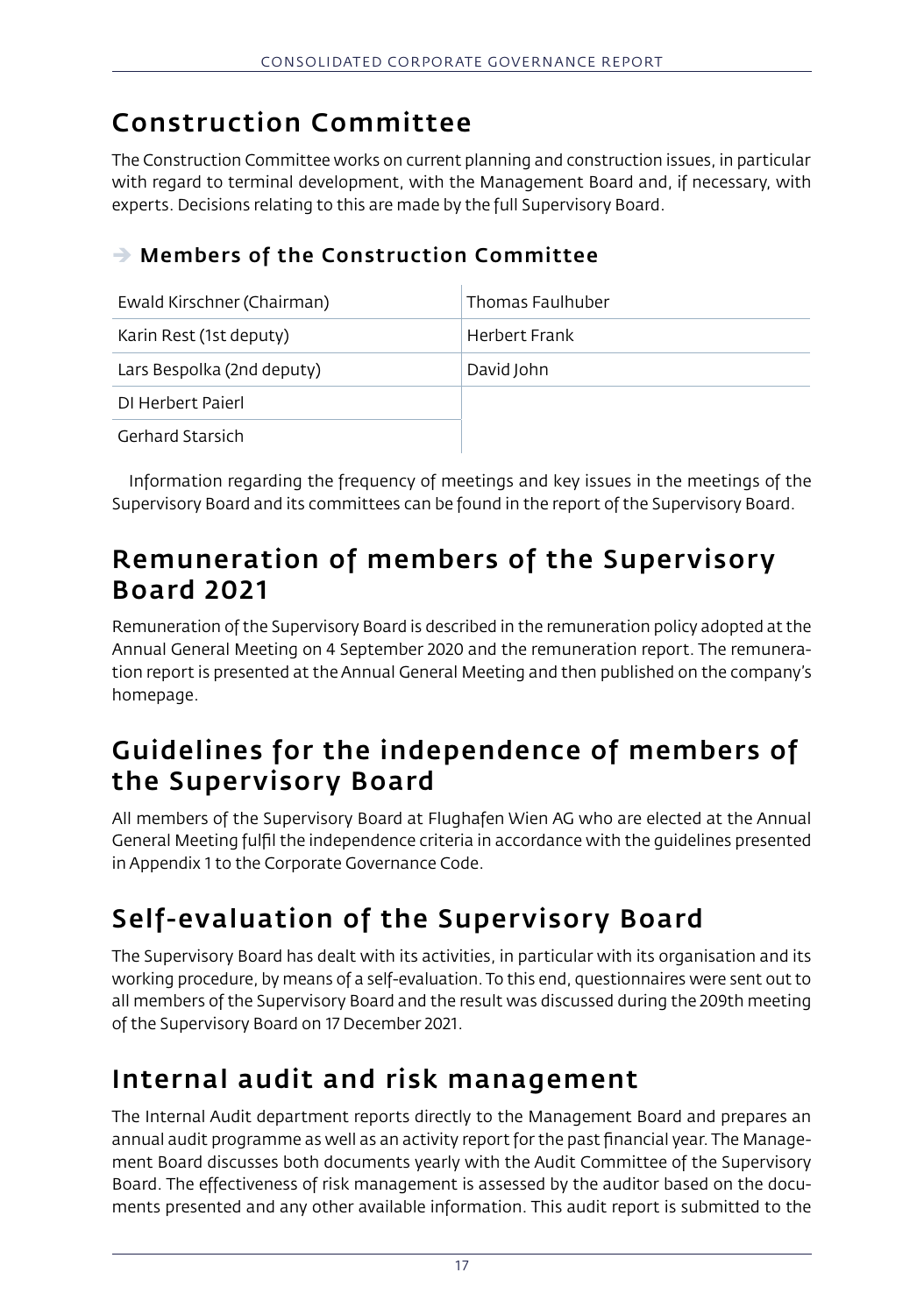Management Board and the Chair of the Supervisory Board and then presented to all members of the Supervisory Board.

## Auditor

KPMG Austria GmbH Wirtschaftsprüfungs- und Steuerberatungsgesellschaft, 1090 Vienna, Porzellangasse 51, was elected as the auditor during the 33rd Annual General Meeting of Flughafen Wien AG and engaged to carry out the audit. Prior to being elected as statutory auditor, KPMG Austria GmbH Wirtschaftsprüfungs- und Steuerberatungsgesellschaft presented a written report to the Audit Committee:

For the 2021 financial year, expenses for the auditor amounted to T $\epsilon$  224.7 for the audit of the financial statements, T€ 11.9 for other assurance services and T€ 128.6 for other services.

## Compliance – Rules

The applicable regulations from the Market Abuse Regulation (MAR) were implemented by Vienna Airport in an internal Compliance Guideline. To prevent the misuse or distribution of insider information, permanent areas of non-disclosure have been established, which are supplemented by ad-hoc areas as needed.

This covers all employees and executive bodies of Flughafen Wien AG working in Austria and abroad, but also third-party service providers, who have access to inside information.

A variety of organisational measures and control mechanisms have also been implemented to monitor these processes on a regular basis.

The compliance officer of Flughafen Wien AG prepares an activity report and reports to the Supervisory Board on a yearly basis.

# Insider information and directors' dealings

Insider information is published on the company's website in addition to the legal channels provided for this purpose. In the 2021 financial year, there were no known purchases or sales of shares in Flughafen Wien AG by members of executive bodies or managers (directors' dealings) that would be required to be published in accordance with the provisions of the Stock Exchange Act.

# Diversity

Professional qualifications and personal competence are the key criteria when it comes to the composition of the Management Board and the selection of candidates for the Supervisory Board. Diversity is also taken into account with regard to aspects such as gender and educational and professional background. In the last financial year, 20% of the shareholder representatives of the Supervisory Board were women. One shareholder representative of the Supervisory Board does not have Austrian citizenship.

# Promotion of women

The proportion of women within the Flughafen Wien Group was 25% in 2021. This rate can be attributed to the proportion of specialist activities at Vienna Airport – two thirds of employees working at the airport perform heavy manual labour. It is a clear goal of the company to sustainably increase the share of women – especially in management positions. The share of